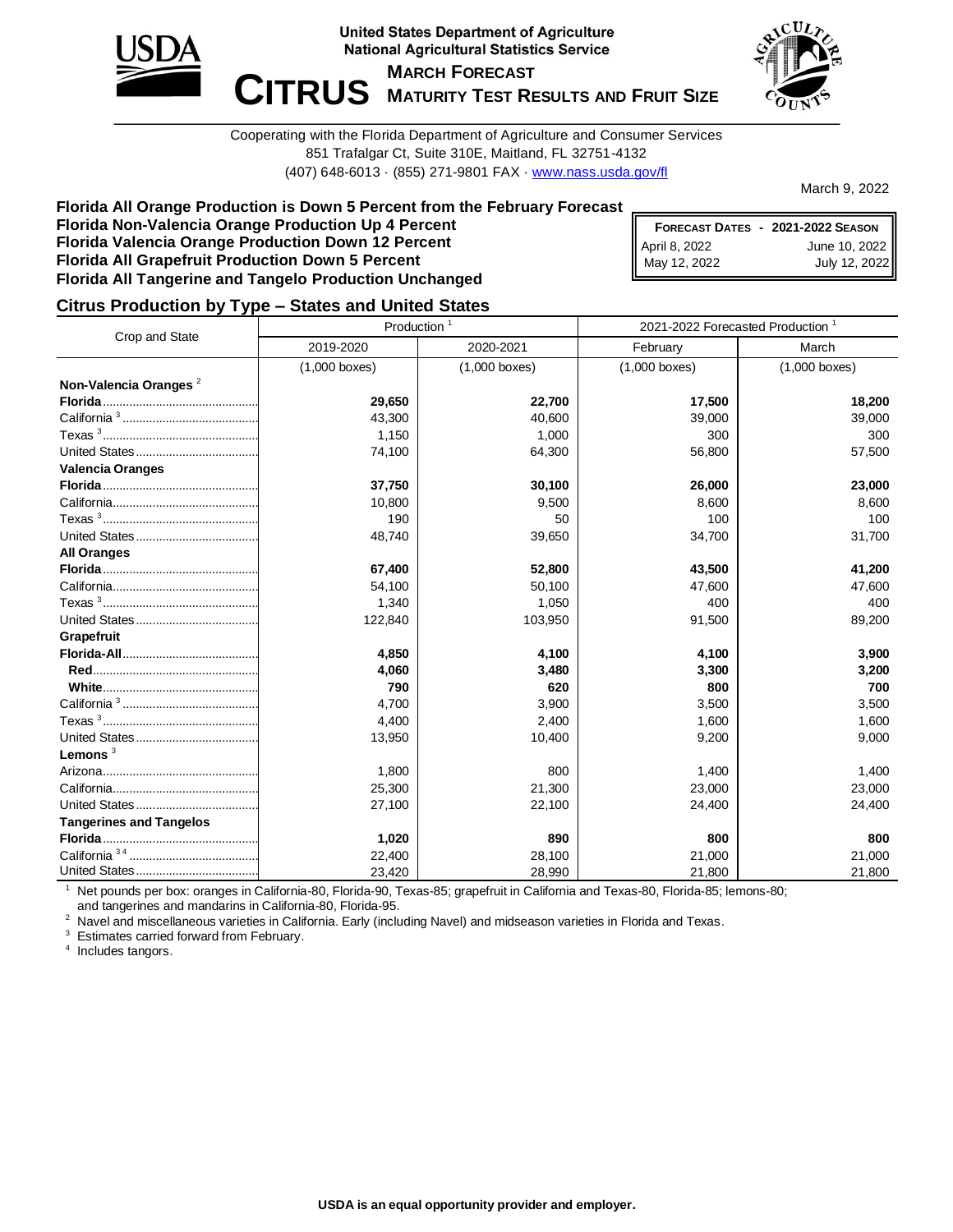# **All Oranges 41.2 Million Boxes**

The 2021-2022 Florida all orange forecast released today by the USDA Agricultural Statistics Board is 41.2 million boxes, down 2.30 million boxes from the February forecast. If realized, this will be 22 percent less than last season's final production. The forecast consists of 18.2 million boxes of non-Valencia oranges (early, mid-season, and Navel varieties) and 23.0 million boxes of Valencia oranges. A 9-year regression has been used for comparison purposes. All references to "average", "minimum", and "maximum" refer to the previous 10 seasons, excluding the 2017-2018 season, which was affected by Hurricane Irma. Average fruit per tree includes both regular and first late bloom.

## **Non-Valencia Oranges 18.2 Million Boxes**

The forecast of non-Valencia production is raised 700,000 boxes to 18.2 million boxes. The Row Count survey conducted February 23-24, 2022, showed 98 percent of the early and mid-season non-Valencia rows, excluding Navels, are harvested. Estimated utilization for non-Valencia oranges (including Navels) to February 1, with an allocation for non-certified fruit, is 18.1 million boxes. The Navel forecast, included in the non-Valencia portion of the forecast, is 490,000 boxes.

### **Valencia Oranges 23.0 Million Boxes**

The forecast of Valencia production is lowered 3.0 million boxes from the February forecast and is now 23.0 million boxes. Current fruit size is below the minimum and is projected to be below the minimum at harvest, requiring 271 pieces to fill a 90-pound box. Current droppage is above the maximum and projected to be above the maximum at harvest. Harvest of Valencia oranges is still in the early stages.

### **All Grapefruit 3.90 Million Boxes**

The forecast of all grapefruit production is lowered 200,000 boxes from February to 3.90 million boxes. The red grapefruit forecast is lowered to 3.20 million boxes. The white grapefruit forecast is lowered to 700,000 boxes. The Row Count survey conducted February 23-24, 2022, indicated 73 percent of grapefruit rows are harvested. Estimated utilization for white grapefruit to March 1, with an allocation for non-certified fruit is 370,000 boxes and for red grapefruit is 2.18 million boxes.

### **Tangerines and Tangelos 800,000 Boxes**

The forecast for tangerines and tangelos is unchanged from the February forecast and is 800,000 boxes, 10 percent less than last season's utilization of 890,000 boxes. This forecast number includes all certified tangerine and tangelo varieties.

### **Reliability**

To assist users in evaluating the reliability of the March 1 Florida production forecasts, the "Root Mean Square Error," a statistical measure based on past performance, is computed. The deviation between the March 1 production forecast and the final estimate is expressed as a percentage of the final estimate. The average of squared percentage deviations for the latest 20-year period is computed. The square root of the average becomes statistically the "Root Mean Square Error." Probability statements can be made concerning expected differences in the current forecast relative to the final end-of-season estimate, assuming that factors affecting this year's forecast are not different from those influencing recent years.

The "Root Mean Square Error" for the March 1 Florida all orange production forecast is 4.8 percent. If you exclude the three abnormal production seasons (three hurricane seasons), the "Root Mean Square Error" is 5.1 percent. This means chances are 2 out of 3 that the current all orange production forecast will not be above or below the final estimates by more than 4.8 percent, including abnormal seasons, or 5.1 excluding abnormal seasons. Chances are 9 out of 10 (90 percent confidence level) that the difference will not exceed 8.3 percent including abnormal seasons or 8.8 percent excluding abnormal seasons.

Changes between the March 1 Florida all orange forecast and the final estimates during the past 20 years have averaged 3.93 million boxes (4.06 million, excluding abnormal seasons), ranging from 0.05 million boxes to 10.7 million boxes including abnormal seasons, (0.30 to 10.7 million boxes excluding abnormal seasons). The March 1 forecast for all oranges has been below the final estimate 8 times, above 12 times, (below 7 times, above 10 times, excluding abnormal seasons). The difference does not imply that the March 1 forecasts this year are likely to understate or overstate final production.

#### **Forecast Components, by Type – Florida: March 2022**

[Survey data is considered final in December for Navels, January for early and mid-season (non-Valencia) oranges, February for grapefruit, and April for Valencia oranges]

| Type                                           | Bearing trees   | Fruit per tree | Droppage | Fruit per box |  |  |
|------------------------------------------------|-----------------|----------------|----------|---------------|--|--|
|                                                | $(1,000$ trees) | (number)       |          | (number)      |  |  |
| <b>ORANGES</b>                                 |                 |                |          |               |  |  |
| Early & mid-season (Non-Valencia) <sup>1</sup> | 18,171          | 571            | 39       | 326           |  |  |
|                                                | 864             | 150            | 28       | 137           |  |  |
|                                                | 30,349          | 394            | 47       | 271           |  |  |
| <b>GRAPEFRUIT</b>                              |                 |                |          |               |  |  |
|                                                | 1,776           | 393            | 28       | 127           |  |  |
| White.                                         | 314             | 481            | 15       | 104           |  |  |

<sup>1</sup> Excludes Navels.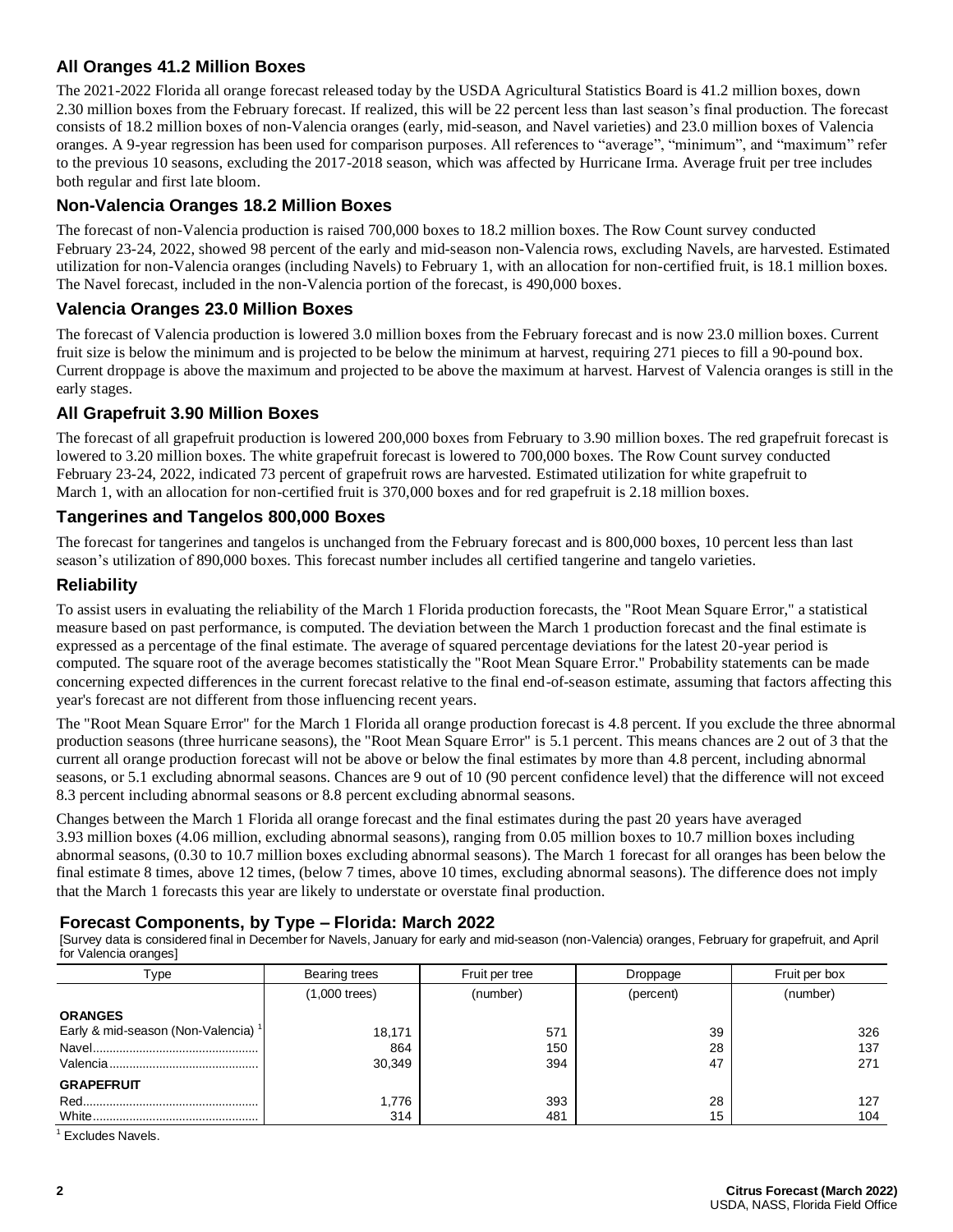## **Maturity**

Regular bloom fruit samples were collected from groves on established routes February 23-24, 2022 in Florida's five major citrus producing areas and tested February 25, 2022. In the first table, all comparisons are made to the previous season. Acids are higher on Valencia oranges, while Brix, ratios, unfinished juice per box, and solids per box are all lower.

In the second table, results from tests on Indian River fruit and from other areas for this period are displayed. Acid and Brix readings are higher on Indian River Fruit, with lower ratios. Unfinished juice per box and solids per box are also higher on Indian River fruit.

## **Unadjusted Maturity Tests — Florida: March 1, 2020-2021 and 2021-2022**

[Averages of regular bloom fruit from sample groves. Juice and solids per box are unadjusted and not comparable to juice processing plant test results. Samples were run through an FMC 091B machine using pneumatic pressure. This machine utilizes a 0.025 short strainer and a 1.00 inch orifice tube for the 3 inch cup and a 1.25 inch orifice tube for the 4 inch and 5 inch cups]

| Fruit type<br>(number of groves)       | Acid      |           | Solids<br>(Brix) |           | Ratio     |           | Unfinished juice<br>per box |           | Solids<br>per box |           |
|----------------------------------------|-----------|-----------|------------------|-----------|-----------|-----------|-----------------------------|-----------|-------------------|-----------|
| test date                              | 2020-2021 | 2021-2022 | 2020-2021        | 2021-2022 | 2020-2021 | 2021-2022 | 2020-2021                   | 2021-2022 | 2020-2021         | 2021-2022 |
|                                        | (percent) | (percent) | (percent)        | (percent) |           |           | (pounds)                    | (pounds)  | (pounds)          | (pounds)  |
| <b>Valencia Oranges</b><br>$(140-130)$ |           |           |                  |           |           |           |                             |           |                   |           |
|                                        | (NA)      | (NA)      | (NA)             | (NA)      | (NA)      | (NA)      | (NA)                        | (NA)      | (NA)              | (NA)      |
| Oct 1<br>                              | 1.79      | 2.01      | 8.76             | 8.68      | 4.96      | 4.36      | 48.54                       | 46.52     | 4.25              | 4.04      |
|                                        | 1.47      | 1.58      | 8.84             | 9.10      | 6.06      | 5.86      | 50.70                       | 49.07     | 4.48              | 4.47      |
|                                        | 1.23      | 1.36      | 9.18             | 9.25      | 7.58      | 6.91      | 53.00                       | 51.20     | 4.87              | 4.74      |
| Jan 1                                  | 1.08      | 1.18      | 9.61             | 9.47      | 8.96      | 8.11      | 53.67                       | 52.76     | 5.16              | 5.00      |
|                                        | 1.00      | 1.07      | 10.14            | 9.80      | 10.27     | 9.27      | 53.98                       | 52.55     | 5.47              | 5.15      |
| Mar 1                                  | 0.87      | 0.98      | 10.48            | 10.02     | 12.24     | 10.25     | 53.99                       | 53.89     | 5.66              | 5.40      |

NA Not available.

### **Unadjusted Maturity Test Averages, by Areas — Florida: March 1, 2020-2021 and 2021-2022**

| Fruit type<br>(number of groves) |           | Solids<br>Acid<br>(Brix)          |           | Ratio                 |       | Unfinished juice<br>per box |          | Solids<br>per box   |          |           |
|----------------------------------|-----------|-----------------------------------|-----------|-----------------------|-------|-----------------------------|----------|---------------------|----------|-----------|
|                                  |           | 2020-2021   2021-2022   2020-2021 |           | 2021-2022   2020-2021 |       | 2021-2022 2020-2021         |          | 2021-2022 2020-2021 |          | 2021-2022 |
|                                  | (percent) | (percent)                         | (percent) | (percent)             |       |                             | (pounds) | (pounds)            | (pounds) | (pounds)  |
| <b>Valencia Oranges</b>          |           |                                   |           |                       |       |                             |          |                     |          |           |
| Indian River (28-28)             | 0.92      | 1.07                              | 11.22     | 10.48                 | 12.36 | 9.87                        | 53.90    | 54.11               | 6.06     | 5.67      |
| Other Areas (112-102)            | 0.85      | 0.96                              | 10.30     | 9.89                  | 12.21 | 10.36                       | 54.01    | 53.83               | 5.57     | 5.33      |